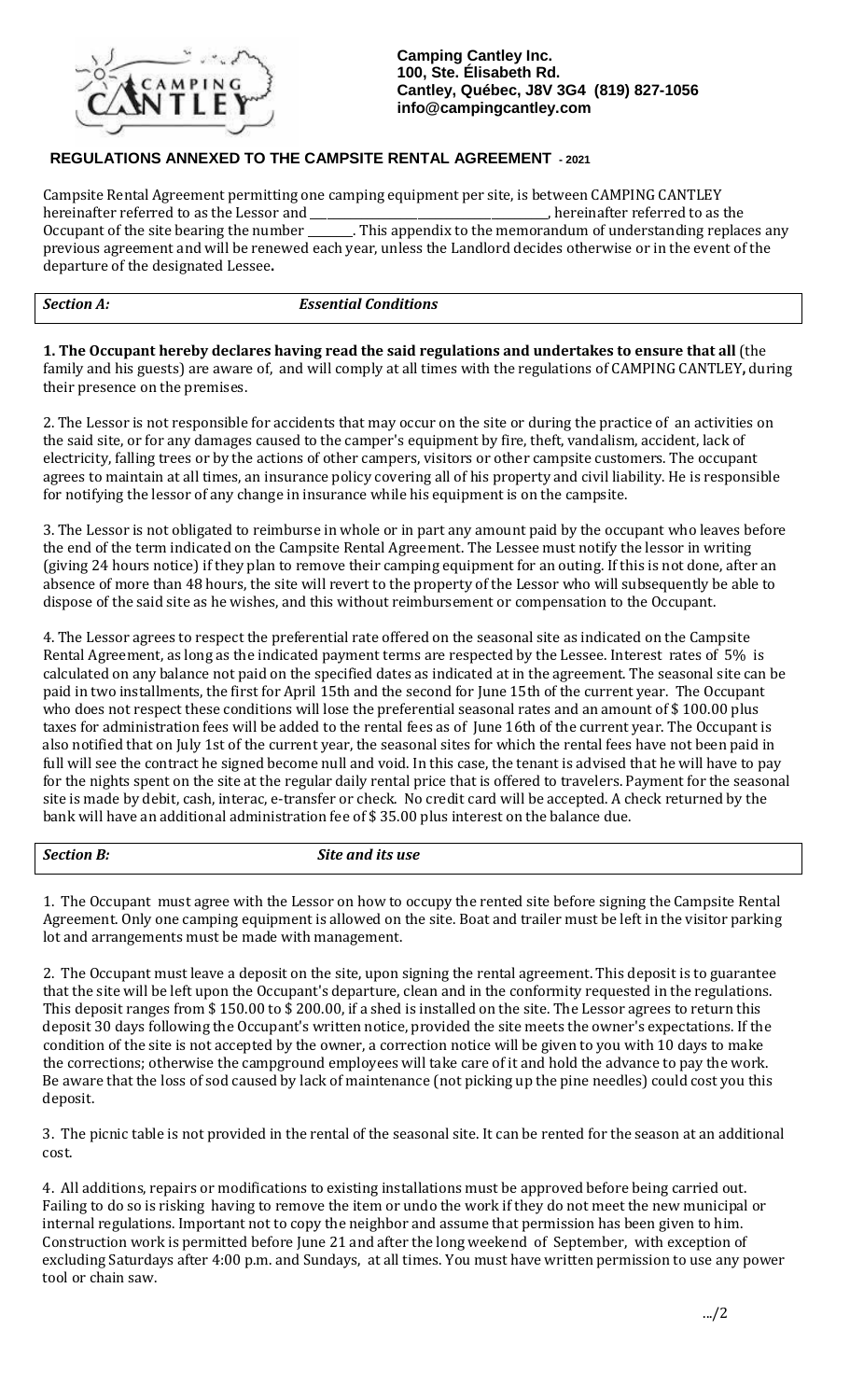5. It is forbidden to install on your site: wood shed, plastic or metal box, gazebo, carports, stationary parasol, small fence, tires, rocks, or archway. Only the approved metal shed (8 "x 6" or 6 "x 5" Spacemaker model in beige tint) will be permitted on site with Landlord approval of its location. No exterior modification will be permitted on the metal shed without the consent of the Lessor. The installation of a shed must be notified to the Management and the latter will make an adjustment to the deposit in advance of development as mentioned in this section under #2.

6. It is forbidden to take anything from vacant lots without a written permission from the owners.

7. The Occupant is responsible for the maintenance, cleanliness and safety of his site at all times. He must avoid poorly placed piles of wood (1 cord maximum) and cluttered stuff under the trailer. The lawn is accepted to a maximum height of 6 inches. A charge for the cut made by the campsite on the site whose limit is exceeded will be \$ 35.00. It is important to avoid cutting the grass after diner, on Sundays or in the morning before 9 a.m.

8. The site must be completely re-sodden before the tenant leaves the campsite, with the exception of the location of the trailer and its platform, if it does not exceed accepted standards, that is, eight (8) feet wide by the length of the trailer. If this is not done, the trailer cannot be removed from the land without a deposit of an estimated value being received by the Owner. The patio stones installed in front of the 8 'of the platform cannot be left without the written consent of one of the owners.

9. Decorative lights must not exceed a wattage of more than 7 watts, and are limited to the length of the awning or platform. The layout of them must respect a tasteful arrangement**. No lights are allowed in or around trees and they must be turned off at curfew**. However, it is encouraged to leave a night light to deter predators and to help illuminate streets and items left outside your camping units. The use of an automatic regulator must be compliant, otherwise the lights will be turned off by the campsite representatives.

10. Swimming pools, inflatable structures, boats are not allowed on the camper's site.

11. The use of electrical devices to kill insects must not operate after 11 pm or in the absence of the Occupant .

12. The retractable clothesline is accepted on condition that it is removed if not in use.

13. In the case of a transfer of goods, such as a trailer, patio stones, platform, shed or others, the new owner who accepts the non-conformity of a site, will be held responsible for returning the site to the satisfaction of the owner.

*Section C: Camping equipment* 

1. We do not accept a new installation of a trailers older than 14 years in our seasonal site category. We have made a special category for these trailers called the hybrid sites. The pricing is a monthly rate discounted on the condition that the tenant agrees to take the site for the 4 months accepting to abide by the the conditions offered to seasonal campers. . The price of these site is more than the seasonal site but less expensive than the traveler's rate coming to rent for the month.

2. The use of the camping equipment is for a vacation stay only and is not for residential purposes. For this purpose, you are not authorized to use the address of the campsite for your personal use. Make sure that invoicing for an installation or a repair that is done on the campground premises is sent to your main address and not the one of the campground.

3. The Occupant agrees to keep his trailer clean and ensure that its propane system of his equipment is in good working conditions. The Occupant is advised that he must have an inspection of its propane system done by a company licensed for this purpose, at the following frequencies: an equipment aged 10 to 14 years, once, 15 to 19 years old every 3 years , and if aged over 20 years, annually.

4. The Occupant is advised that when purchasing his trailer, he is responsible for ensuring that it has a wastewater holding tank and that it has a camping toilet and not a house toilet . Otherwise, he will be required to make any changes to comply with our regulations before being able to install their trailer on the site.

5. All sewer hoses must have an adapter sealing the campsite pipes to prevent odors. It is also strongly recommended to keep your equipment hatches closed until it is time to dump in order to avoid blockage and/or get bad odors caused by other campers dumping.

6. The Occupant is advised that "FOR SALE" signs are not accepted anywhere on the campground (neither on the trailers, nor on the grounds). A notice board is installed at the park swimming pool. The maximum size accepted for an advertisement is 8 ½ "x 11" (including photos and text). Any information provided to the office will be shared by us with all the person requesting sale information. You must notify us in advance of the names of your potential buyers, as well as the date and time of their visit. This will allow them to have free access to the site.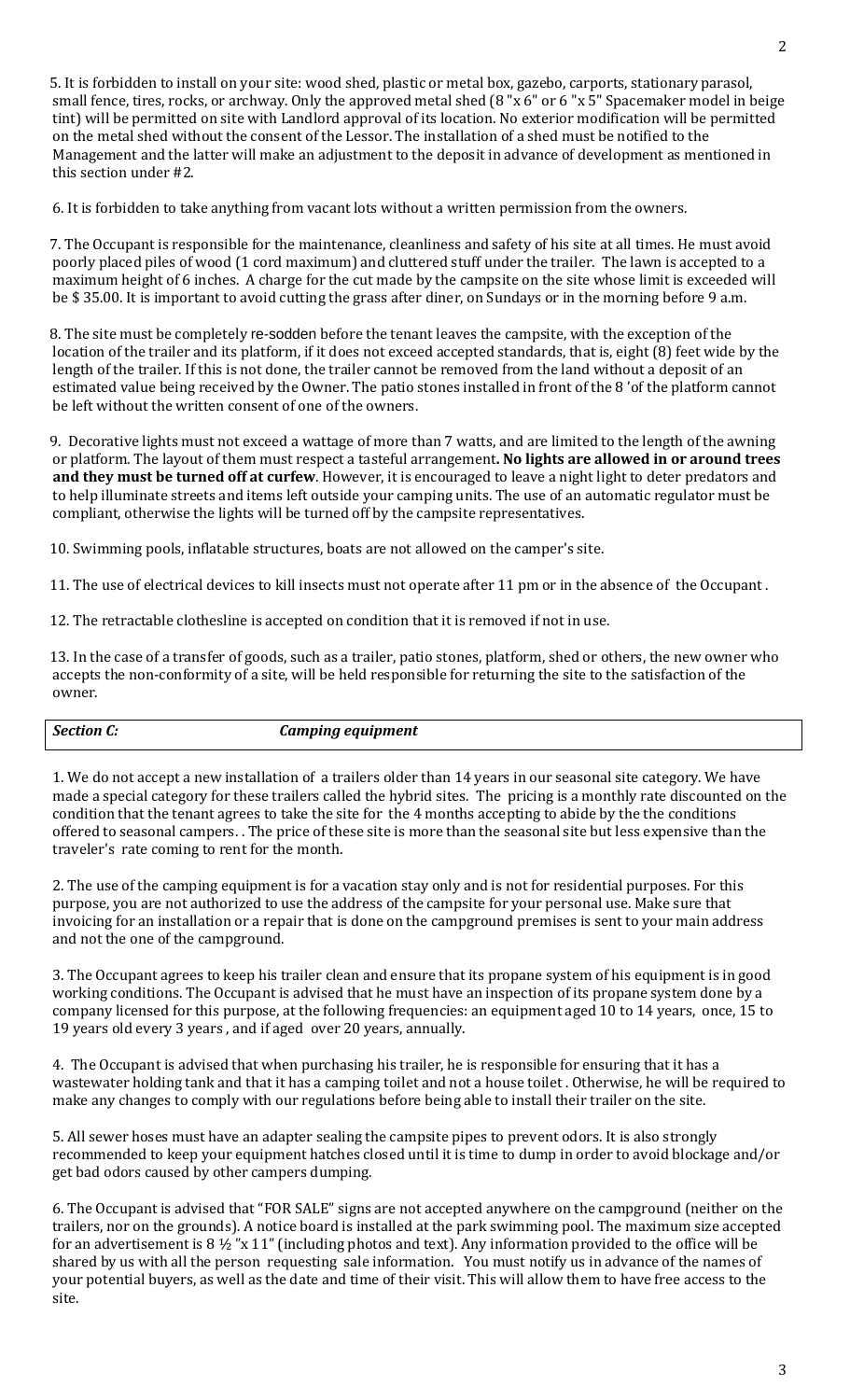1. The Occupant is advised that noisy, dangerous, dirty or quite simply harmful animals will not be tolerated. Dogs and cats must be kept on a leash at all times (Max. 8 ') and at no time be left alone on the site without adult supervision. Where possible, we ask that you allow your dog(s) to walk on the side of the street where there are no venues. It would be important to advise the visitor that their dog are no longer allowed on the campsite during a one-day visit.

| $\sim$ $\sim$<br>.9 <sup>o</sup><br>_ _ _ _ _ | 1001<br>$\cdots$ $\cdots$ |
|-----------------------------------------------|---------------------------|
|                                               |                           |

1. The Occupant is personally responsible for his guests. He must ensure that all people are registered at the campsite reception and that their entry fee has been paid otherwise, the Occupant must pay the costs himself. The person caught bringing in an unregistered person will have their access card to the campsite deactivated and will suffer the loss of their entry rights to the campground.

2. The Occupant's visitors who come for the day must park their vehicle in the visitor parking lot, leave their animal at home and must leave the campsite no later than 10:30 pm.

3. A visitor who stays overnight cannot pitch a tent on your site. He must sleep in your equipment.

| <b>Section F:</b> | Noise, fires and fire-curfew |
|-------------------|------------------------------|
|                   |                              |

1.The Occupant and his guests agrees to respect other campers. Singing and music should be done without the use of amplifiers, or the use of excessive volume causing disturbance. All noise must stop at all times **at 11:00 p.m.** and this**, 7 days / week.**

2. Fires should not exceed 28 inches in height, as specified in Cantley's Municipality bylaws, and should be monitored at all times. For these purposes, it is important to stop feeding the fire after 11:00 p.m. and to ensure yourself that it is extinguished before entering. Wood from outside the campsite must be authorized in view of the new regulations issued by Environment Quebec. Certain criteria must be met to obtain this authorization.

3. **The curfew is 11:00 pm this, 7 days a week**. However, the Lessee will tolerate that small groups of campers (maximum 3 families 10 people total) could enjoy the fire until midnight in the situation where we will only hear a **small whisper**. Larger groups will have to disperse at the fire curfew. It will be the responsibility of the person who signed the contra to ensure that the application of these regulations is observed by all the people who accompany him on his site. Any complaint will be treated as a lack of respect to other campers and will be **SERIOUSLY REPRIMANDED** with a written notice requiring, that from that moment compliance of the fire curfew regulation of 11:00 PM be observed. Following this notice, no tolerance will be granted to the Occupant and his camper group. The defiance of the notice may bring the eviction and / or an invoice if a refund is demanded by a camper who has not been able to enjoy the calm after 11 pm. Any need for intervention between the security employee and the seasonal camper will be reported to management. Please be advised that it is not the employee's responsibility to tell you what time it is.

*Section G: Circulation and parking*

1. The Occupant who uses his vehicle on the campsite must comply with the Highway Code. Respect for speed, fuel consumption rate, and number of occupants in the vehicle remain in effect at all times.

2. All Occupants must observe the regulatory speed of 10 km throughout the campsite at all times. Anyone who does not respect this regulation will have the right to circulate with his vehicle on the campsite. In order to ensure compliance with these regulations, management has equipped itself with a speed camera and will limit its tolerance to one advisory. If the violation seems reasonable to us, the notice will stand, if not, we will act immediately.

3. It is strictly forbidden to park one's vehicle or that of its visitors on vacant lots or along the streets. All vehicles must be parked at the locations indicated, otherwise they will be towed at your expense. For seasonal workers who wish to use visitor parking lots, you will need to make the necessary arrangements with the landlord.

4. ATVs, golf carts, segways, scooters, mopeds, mini-bikes, electric or gas scooters, electric bicycles, 3 and 4 wheels cannot be used on the sites and private roads of the campsite. An exception may however be granted by the owners of the campsite in the case of equipment for people with a physical disability recognized by a doctor.

5. Bicycles must respect a safe speed (maximum of 10 km) and are prohibited after dusk unless they are equipped with headlights. Please let your children know.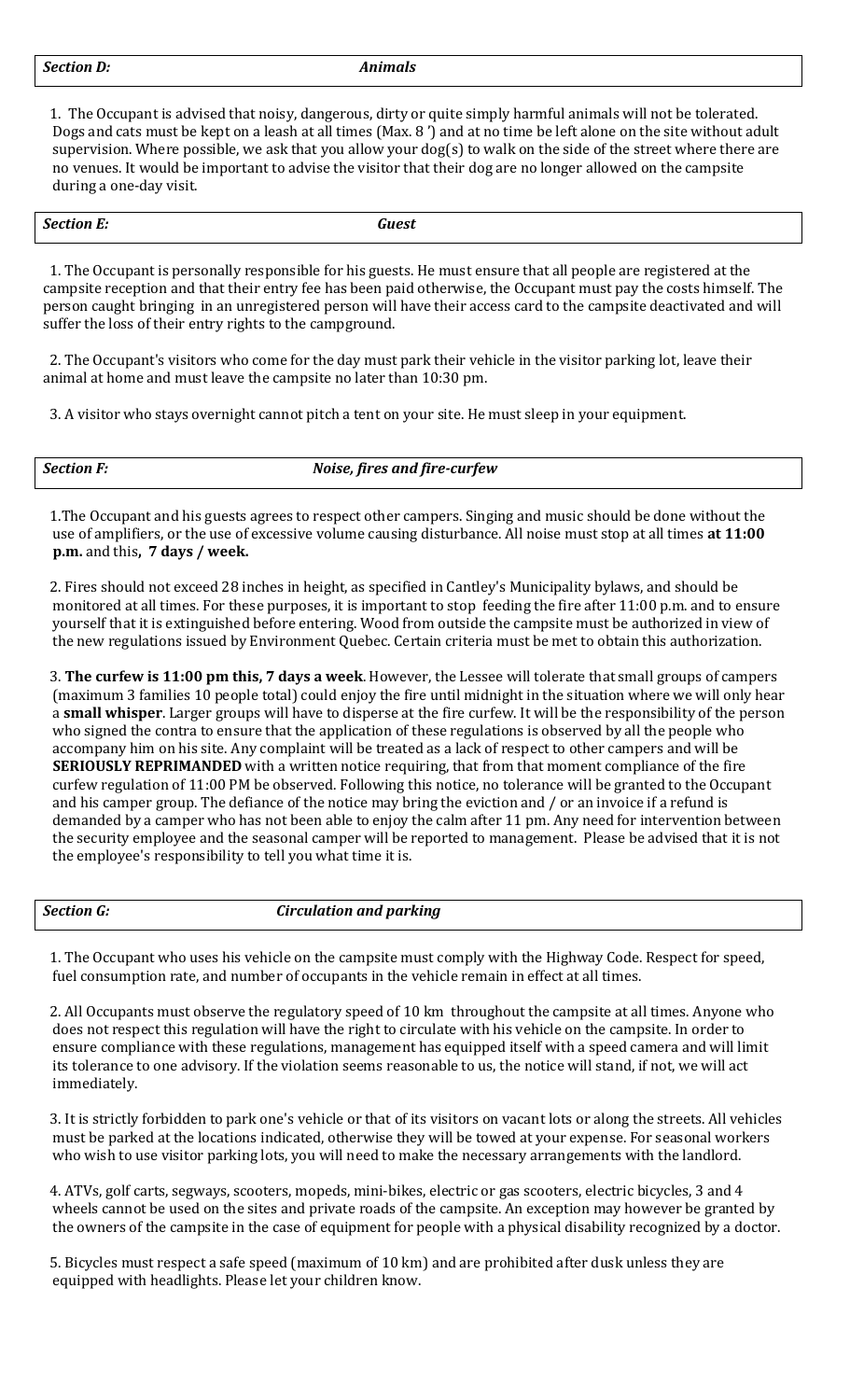6. Motorcycles are permitted to get to the site but not for rides on the grounds. Wearing a helmet is mandatory at all times.

7. For the respect of others, **noisy vehicles** may not circulate before 9 am or after 9 pm.

| <b>Section H:</b> | Environment, water, electricity |
|-------------------|---------------------------------|
|-------------------|---------------------------------|

1. The Occupant is responsible for the maintenance and cleanliness of his site at all times. He agrees to deposit his garbage and recycling in the large containers identified for these purposes. **No building materials, bricks, metals, wood, grass or thorns allowed in garbage or recycling containers. Ask the office for the disposal instructions of these goods.** It is forbidden to burn your waste or materials containing glue, plastic, paint or varnish and pine needles. Fire pits are not garbage cans.

2. Soft drinks cans or beer bottles can be left in the metal box found to the left of the building at the exit (old convenience store) or in the containers near the bins identified for this purpose. If these containers are full, we would appreciate that you let us know.

3. It is **always forbidden to waste water**. We are on wells and not a Municipal water system. The water is reserved for personal consumption only unless otherwise stated. The washing of your camping equipment is allowed once a year: either before June 21 or after the September long weekend with the exclusion of the May long weekend. Flower watering is permitted with the use of a portable watering can only. The Lessee reserves the right to revoke these permissions and by displaying "water for consumption only", if deemed necessary. Permission must be obtained in order to water a new sod and it will not be granted after June 21. Any washing of vehicles or watering of the site will be considered as a breach of this regulation and may lead to immediate eviction.

4.As a preventive measure for your health, we require that the hose connecting to our water line be a white hose specially designed for the distribution of drinking water and approved by the CSA. We also request that any green garden hose not be permanently connected to our water line, even if it is on a Y.

5. The tenant agrees not to exceed the capacity of his supplied power (30 or 50 AMP). It is important to properly manage the use of it. A reset of the circuit breaker could come with a service charge of \$ 5.00. **For you information**: **a 30 AMP** allows the use of either an air conditioning or an electric water heater but not both, especially if we are in a heat wave. Some of these devices take more than 18 AMP each, exceeding the 30 AMP. Also important to know that the majority of an appliances with an element or a microwaves have a consumption of 15 AMP. **FOR YOUR SAFETY AND THAT OF THE OTHERS, IT IS FORBIDDEN TO USE AN ELECTRIC HEATER.**

*Section H: Behavior*

1. All Occupants are required to observe the rules of morality, hygiene, cleanliness, politeness and courtesy specific to any camper worthy of the name. Those responsible for arguing, nudism, exhibitionism, outrageous behavior or vulgar language will be EXPULSED IMMEDIATELY and may be prosecuted legally.

2. It is strictly forbidden to circulate on the campsite with a glass container. Alcoholic beverages are permitted on campsites and not on public places. Sobriety is essential everywhere on the field. You must be recognized as an adult to consume.

3. Given the presence of children on the vast majority of our sites and our large play areas, POSSESSION, CONSUMPTION, DONATION, SALE AND ANY OTHER ACT RELATING TO DRUGS OF ANY KIND is prohibited everywhere, outside your camping equipment, under the risk of an immediate eviction. (this rule will remain in place until we are officially notified that we no longer have the right to apply it)

4. The Occupant will not use the campsite as a place to sell items or services of any kind. He will also not use the campsite for promotion, advertising, propaganda, demonstrations or other.

*Section I: Security*

1. You are responsible for your children and their actions, in the parks, at the swimming pool and in all the public places. You must advise your children that they must return to the campsite at 10 pm or at nightfall. Please be on the lookout!

2. Management will expel, without reimbursement, anyone who endangers the safety of another person or child.

3. Slingshots, guns of all kinds (air, firecracker, lead, plastic, dart, water, etc.), knives and any weapon of any kind whatsoever are strictly prohibited on the campsite under penalty of confiscation or expulsion. Hunting is prohibited on the campsite and on the neighboring grounds.

4, Firecrackers, fireworks, flying lanterns are not prohibited by a Municipal bylaw in order to reduce the risk of fires. A license is required.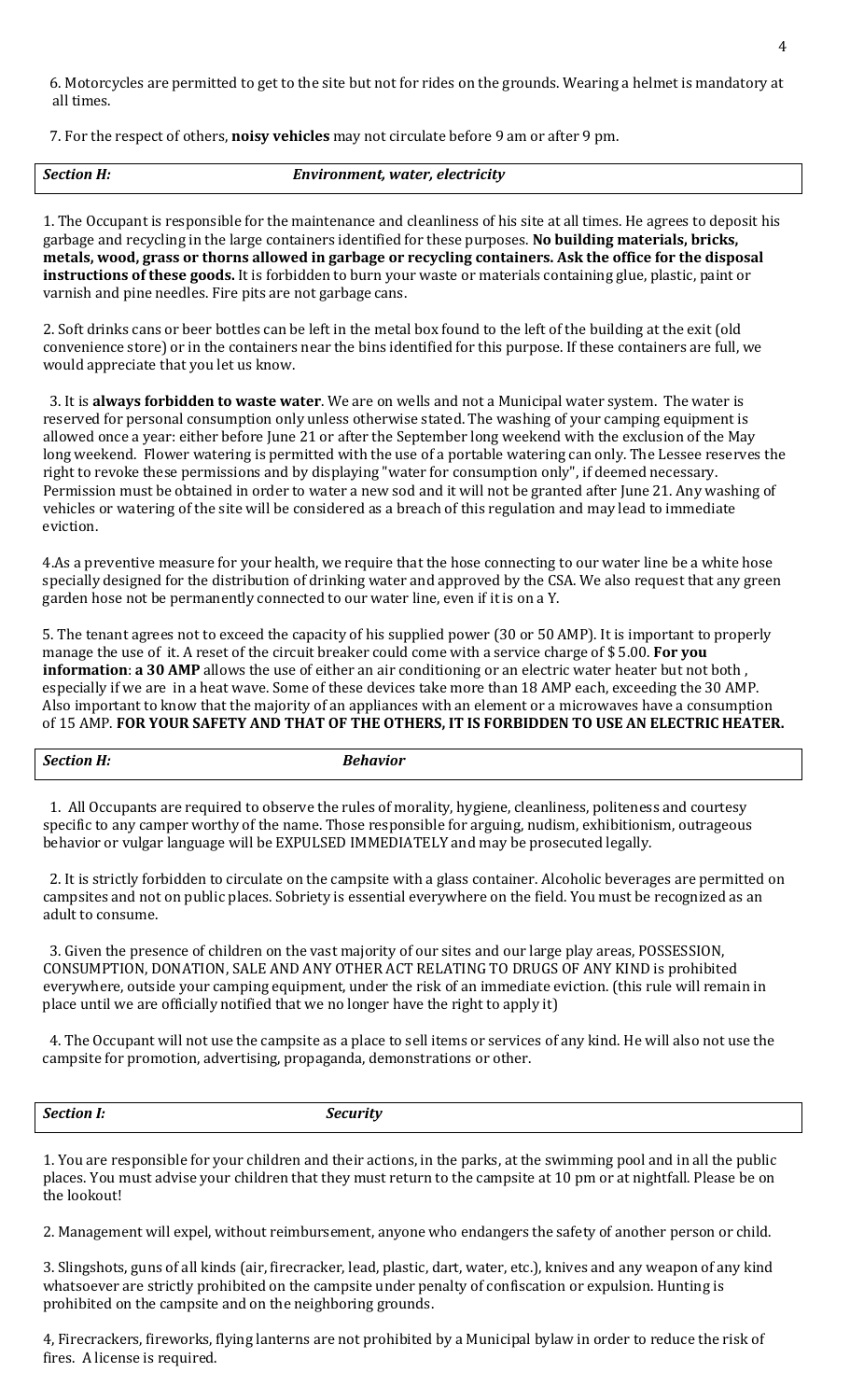1. A person who causes breakage, damage or vandalism to the land, site, buildings, games, picnic tables, cutting or planting nails in trees without authorization, will be held responsible for reimbursing and may have to answer of his acts of mischief, before the civil authorities.

2. The Occupant is fully responsible for the access cards of the electric gates given to his group of campers. The signature given upon the receipt of the gate access card is a commitment on your part to return the card the card as well as an acceptance of the instructions of not letting others the use of your card. Failure to follow these instructions we will deactivate the card and your right of access will be limited to the large parking lot at the entrance.

Anyone or group of people who do not respect one or more of these regulations can be expelled without refund after receiving a written notice of violation.

The above regulations annexed to this contract form an integral part of the Campsite Rental Agreement and may be subject to modification upon simple written notice sent to the tenant.

I declare that I have read the conditions and regulations established by Camping Cantley and I accept everything without reservation.

Signed at Cantley dated: \_\_\_\_\_\_\_\_\_\_\_\_\_\_\_\_\_\_\_

Name: \_\_\_\_\_\_\_\_\_\_\_\_\_\_\_\_\_\_\_\_\_\_\_\_\_\_\_\_\_\_\_\_\_\_\_\_\_\_\_\_\_\_\_\_\_\_ Address: \_\_\_\_\_\_\_\_\_\_\_\_\_\_\_\_\_\_\_\_\_\_\_\_\_\_\_\_\_\_\_\_ Print and the second second second second second second second second second second second second second second second second second second second second second second second second second second second second second secon

Phone :  $\equiv$ 

 $\overline{\phantom{a}}$  , where the contract of the contract of the contract of the contract of the contract of the contract of the contract of the contract of the contract of the contract of the contract of the contract of the contr

 $\overline{\phantom{a}}$  , and the contract of the contract of the contract of  $\overline{\phantom{a}}$ 

Signature: \_\_\_\_\_\_\_\_\_\_\_\_\_\_\_\_\_\_\_\_\_\_\_\_\_\_\_\_\_\_\_\_\_\_\_\_\_\_\_\_\_\_